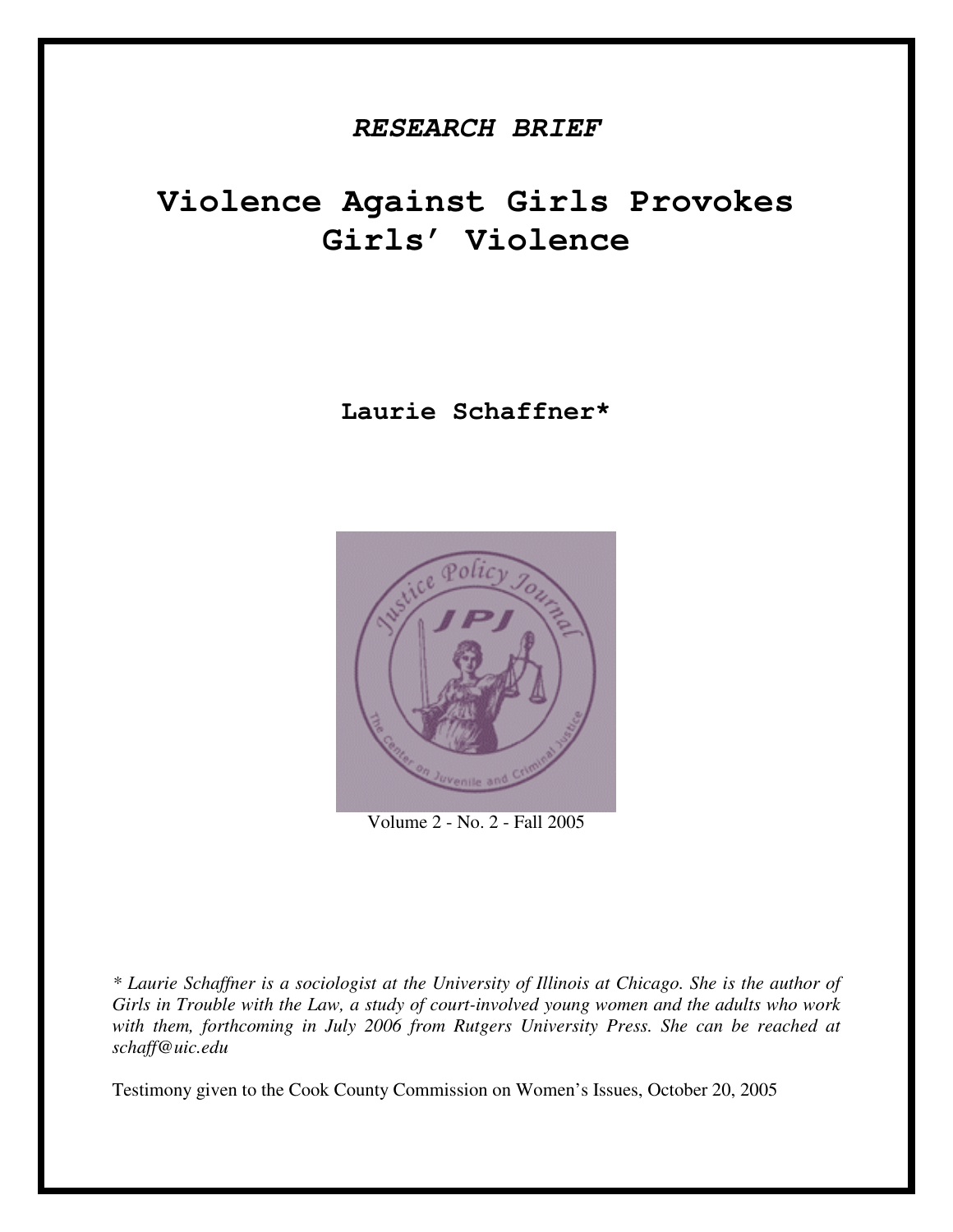#### **Abstract**

*As arrests of girls for violent offenses rose in the 1990s, public concern about adolescent girls' aggression grew around the notion of "girl-on-girl violence." This research brief explores that idea and argues that young women are indeed experiencing violence, but not necessarily from each other, as much as from the effects of racism, sexism, misogyny, homophobia, and poverty. Indeed, girls suffer more from "adult-on-girl violence," evidenced by legislators' refusal to fund infrastructure such as housing, jobs, and schools; voter apathy; and the ruthlessness of a highly-profitable prison system. These factors, more than any change in girls' behavior, have combined to usher in the era of the criminalization of social problems.*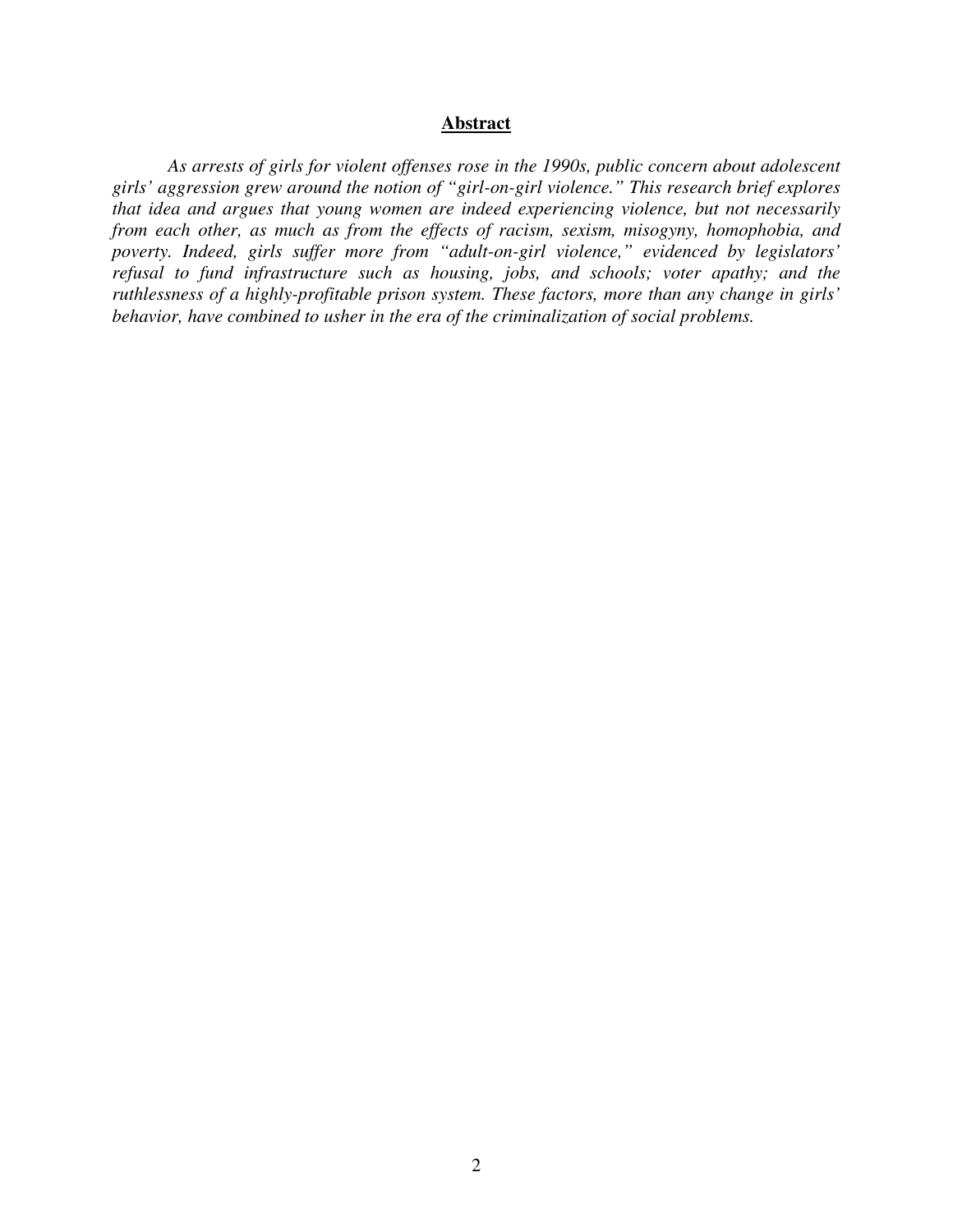#### **Violence Against Girls Provokes Girls' Violence**

#### **Introduction**

Thank you for inviting me here today to talk about so-called "girl-on-girl violence." I say socalled because it is my intention to complicate that term and introduce the idea that, when we widen our lens to focus on the lives of young women, we see that what we are actually witnessing is a rise in "adult-on-girl violence." My work (and comments today) centers on courtinvolved girls, young women who have been arrested or are being adjudicated delinquent for violent offenses.

In March of 2005, in an informal count of juvenile delinquency charges of the 44 girls in detention in the Cook County Juvenile Detention Center that day, 50 percent were being detained for violent offenses. Four of those young women were to be automatically transferred to adult criminal court because they were charged with serious felonies. Fourteen percent (6/44) were charged with "Domestic Battery," indicating police suspicion of their perpetration of some kind of family or intimate violence. The framing of girls' violence as domestic battery, a term formerly reserved for wife-beating, points to the cultural shift I wish to describe today.

Nationally, of all persons under the age of 18 arrested in 2003, girls constituted 18 percent of arrests for crimes in what the FBI calls the "Violent Crime Index:" murder, rape, robbery, and aggravated assault (Snyder 2005). Between 1980 and 2003, girls' arrest rate for simple assault increased 269 percent (Snyder 2005). There were over 14,000 arrests of girls for aggravated assault in 2003 (Snyder 2005). Girls accounted for almost one third of arrests for simple assaults in 2003 (Snyder 2005).

Arrests and adjudication for violent offenses among girls have risen in the past decade, but we can see that this is largely a result of discretionary powers that adults deploy. For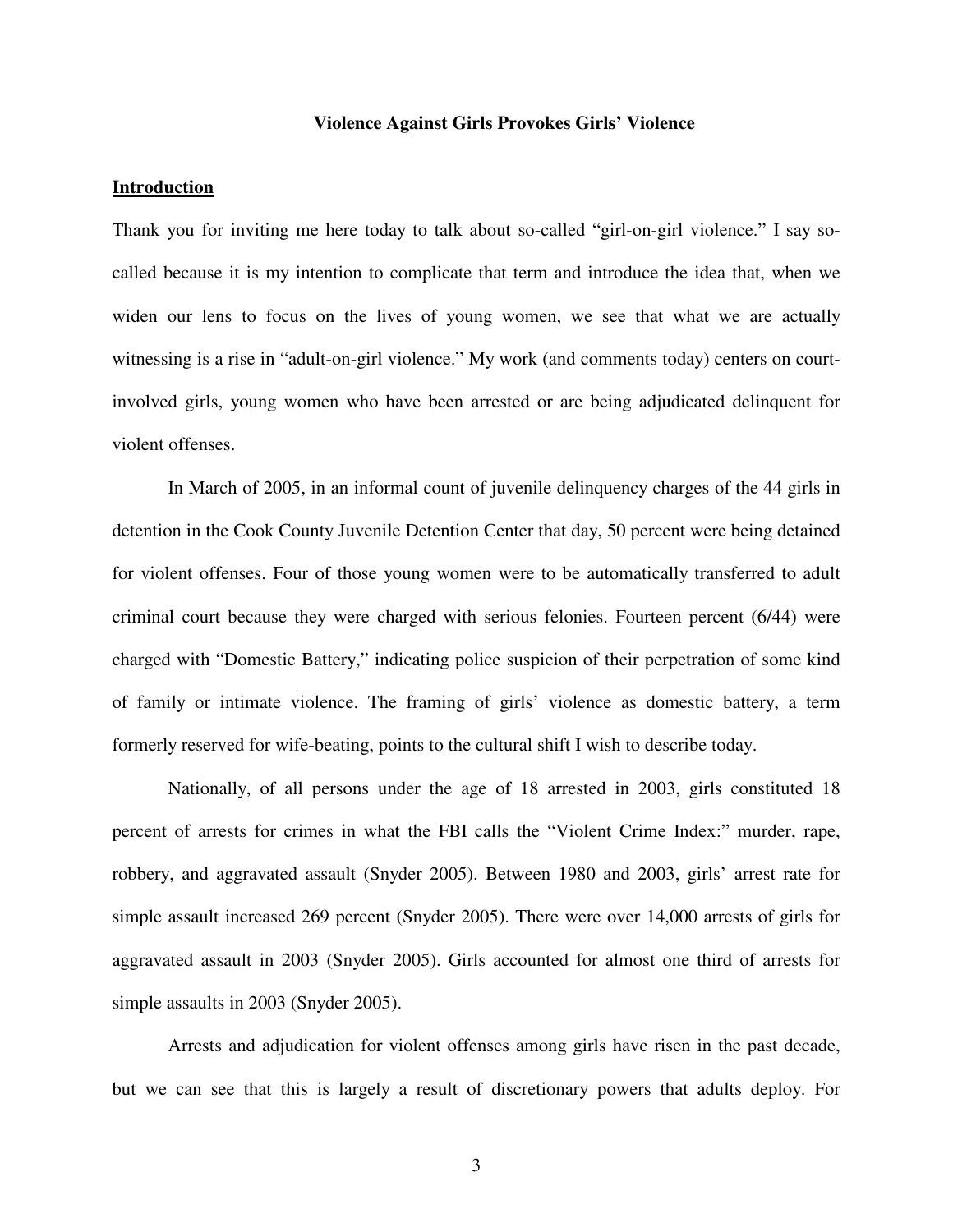example, police arrive at scenes of family and school violence and bring girls in to detention more than previously. Judges look at their cases and adjudicate for aggressive offenses, and probation officers' discretionary assessments include framing young women as aggressive "liars" and "manipulators" (Gaarder et al., 2004). Whether girls are <u>actually</u> "more violent" or not is under contention.

In headlines around the nation as well as nightly news magazine features, young white women are constituted as "mean girls," and young women of color are regularly depicted as "bad girls gone wild," the latest super-predator on the scene. The behavior has been termed " girl-ongirl violence" and the notion freely circulates that girls' aggressive behavior has caused an epidemic of violence, generating great public concern over young women's behavior, hence this hearing.

What I want us to notice is that changes are indeed occurring, but not necessarily in the way girls are behaving. Young women have always been involved in physical fights. But girls have not been so thoroughly characterized by that behavior as they are now. Research reveals a complex set of factors driven by the maxim, "Violence against girls provokes girls' violence."

Contemporary news reports and academic studies tend to produce three ways of looking at the supposed epidemic of girls' violence. Media accounts and theoretical literature either virtually deny that girls have any choice in the matter at all, representing them as hapless victims of sexism, racism, and poverty; or they are viewed as calculating, rational killers. The third way they are pictured is out-of-control, over-emotional, vicious, and hysterical.

In the first scenario, girls are depicted as being at the mercy of bad older men preying upon them, inattentive parents who mismanage their children's socialization, or arrest-happy police who gender-profile them into unnecessarily violent offense charges. Pictured as woeful

4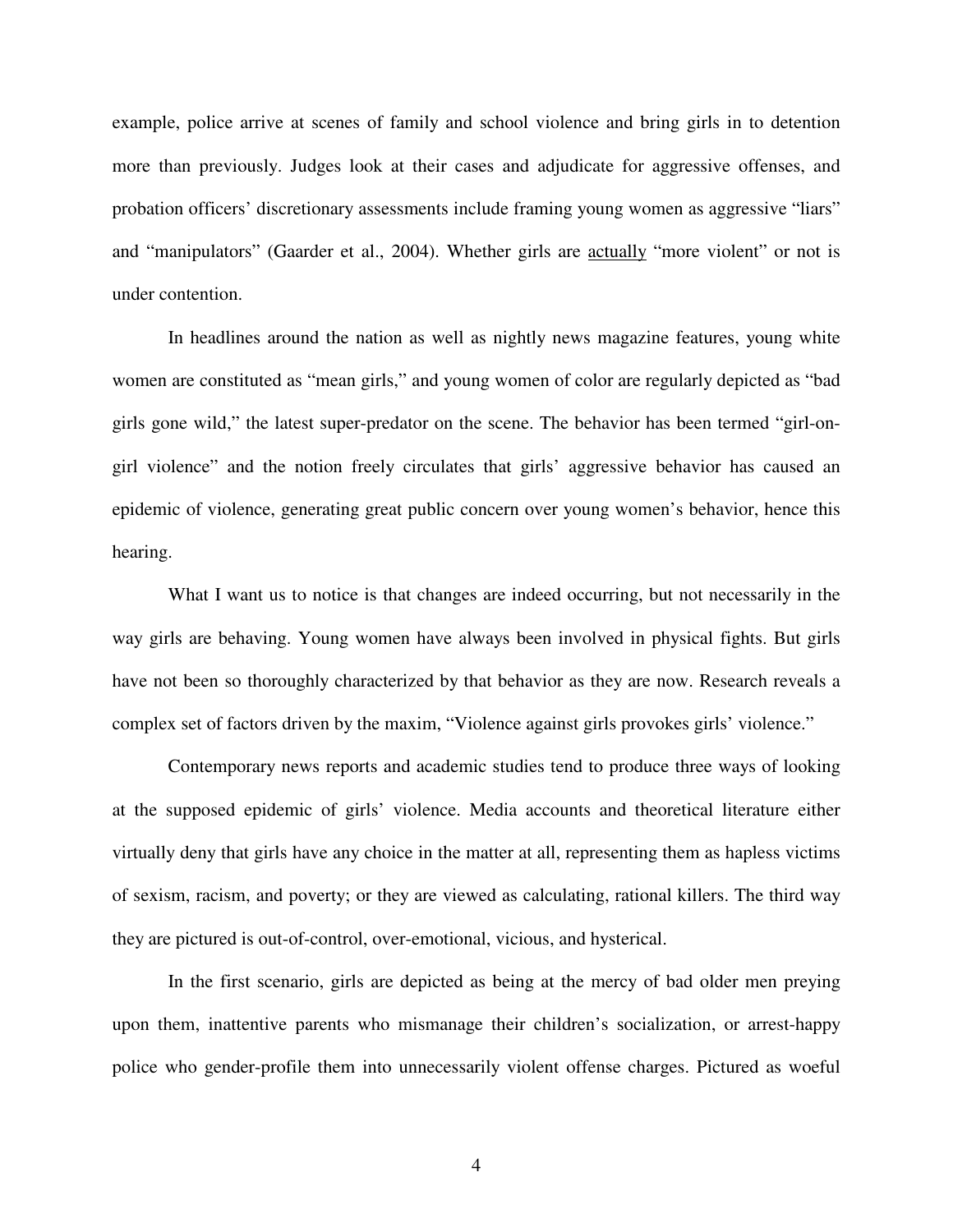victims, girls in trouble for violence are defended as poor youth who were simply forced or labeled into situations outside of their control.

The second way girls are viewed is as void of decent morals, coldly and rationally looking for ways to commit crimes and violence for money or status. These brave new gangsta girls challenge the boyz' in the hood by being the new liberated female delinquent. These (typically African American or Latina) girls' faces are the ones shown in mug shots in the news, standing accused of stabbing their mothers or beating up their friends.

The third account features them as mean girls, drama queens who give sway to their outof-control raging hormonal fits of jealousy and uncontrollable petty anger. A spate of films, books, and articles highlighting mean girls and girlfighting suggest that there is concern—and confusion—about what is going on in the lives of urban adolescent girls. All three framings are lacking, because girls are not simply mean, crazy, or cold-hearted calculating killers, at least not in the ways that they are sometimes characterized in the media and by juvenile authorities.

This is not to say that young women do not perpetrate violent offenses. In fact, we do a disservice to the small amount of violent perpetrators not to take their actions seriously, slow down and listen to them, and to move resources on their behalf. But to characterize young women as violent misses the point. Not only do these three framing mechanisms oversimplify and ignore nuanced relationships between what sociology likes to call structure, culture, and agency, but criminologists have repeatedly found that there is, in fact, not an epidemic of girl-ongirl violence. What exists is an epidemic of adult denial in facing what it takes to raise healthy children. Legislators' refusal to fund infrastructure such as housing, jobs, and schools; voter apathy, and the ruthlessness of a highly-profitable prison system have combined to usher in the era of the criminalization of social problems.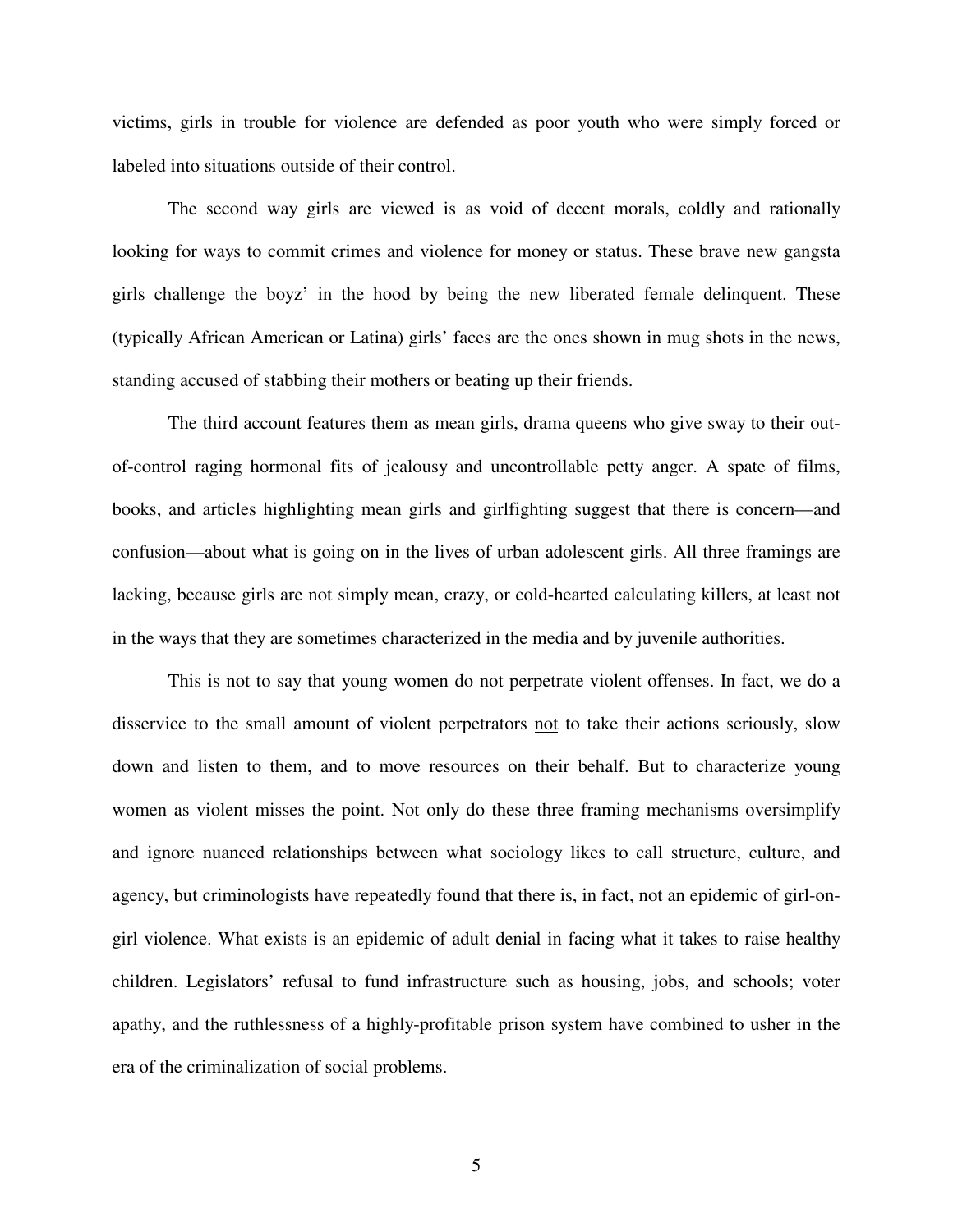#### **Structure: Poverty, Sexism, Racism**

Girls are born into pre-existing social conditions in which they must figure out how to survive. Sexism, racism, and poverty were here before they got here, yet young women must grow up learning how to navigate their childhoods and adolescence against these powerful social forces.

For example, despite the so-called booming economy of the 1990s, there were 5.6 million *American* children living in severely distressed neighborhoods in 2000, an 18 percent increase from 1990 (O' Hare and Mather 2003). Seventeen percent of the U.S. population below the age of 18 lives in poverty (ChildTrends 2005). Thirty-three percent of Black children— living at the intersection of racism and poverty—live in poverty (ChildTrends 2005).<sup>1</sup> Young women from families in poverty or with low socioeconomic class status experience a lack of alternatives, opportunities, and diminished decisional avenues that are made available to them. The young women I interviewed around the nation in juvenile facilities continually raised concerns related to family homelessness and unemployment. Ten percent of the young women in my study entered juvenile corrections homeless. Young women without adequate housing experience tremendous difficulty staying in school and learning to manage a work life. Furthermore, we know that poor girls of color are more likely to be vulnerable to predation by local idle older men hanging around on street corners, more likely to lack access to resources to heal from trauma that occurred earlier in life, and less likely to be protected by the law (Rogers Park YWAT 2003; Veysey 2003; Levine 2003).

#### **Culture: Normalizing Aggression in an Increasingly Violent U.S. Culture**

Conventional criminological and psychological explorations have not sustained prolonged focus on the contexts of contemporary violence and assaults in girls' lives. By noting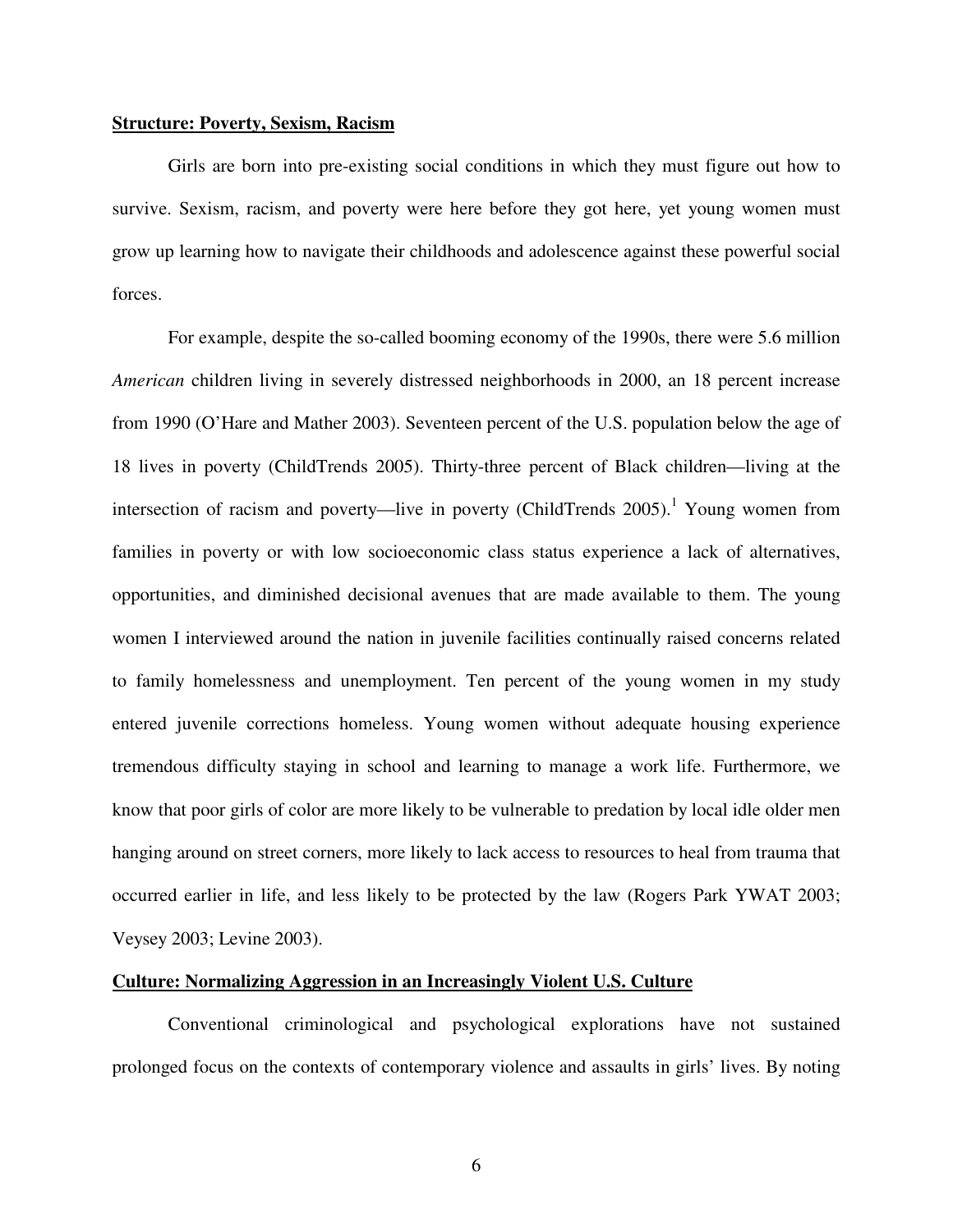changes in the quality of girls' lives, rather than focusing solely on the overall increase in offenses and arrests, we see that some girls' violence reflects the violence they experience in everyday life. Girls reproduce a freedom to be aggressive, the same freedom to be violent that has seeped into dominant culture in the United States. Displays of aggression and violence are not just inner-city problems. In one nationwide survey of high school students, almost one-fifth had carried a weapon in the last month (17.3 percent) and over one-third (35.7 percent) had been in a physical fight during the last year (Centers for Disease Control 2004).

Not until blood is spilled or police called do court-involved young women perceive community and family violence surrounding them. While 53% of young women report being physically or sexually injured directly, when asked if they had ever witnessed their parents or other combinations of family and household members in physical battle, 71% of the young women in my project answered in the affirmative. However, when asked if they had ever witnessed abuse or if they felt that there was violence in their homes, only a small portion framed abuse and fights as violence. It was as if young women did not see it, and if they did, it was not that bad, according to them.

In a sense, that girls are represented as fighting more— and getting arrested for assaults more— reflects one way that popular culture has normalized aggression. According to the World Health Organization, few countries are as violent as the United States (Elliott et al 1997). Researchers at the American Sociological Association's Congressional Seminar found that only the Bahamas and Ecuador had higher per capita homicide rates than the United States, out of 44 countries studied (Elliott et al 1997). " American society is engulfed in a world of violence," begins an American Sociological Association report on the social causes of violence (Levine and Rosich 1996).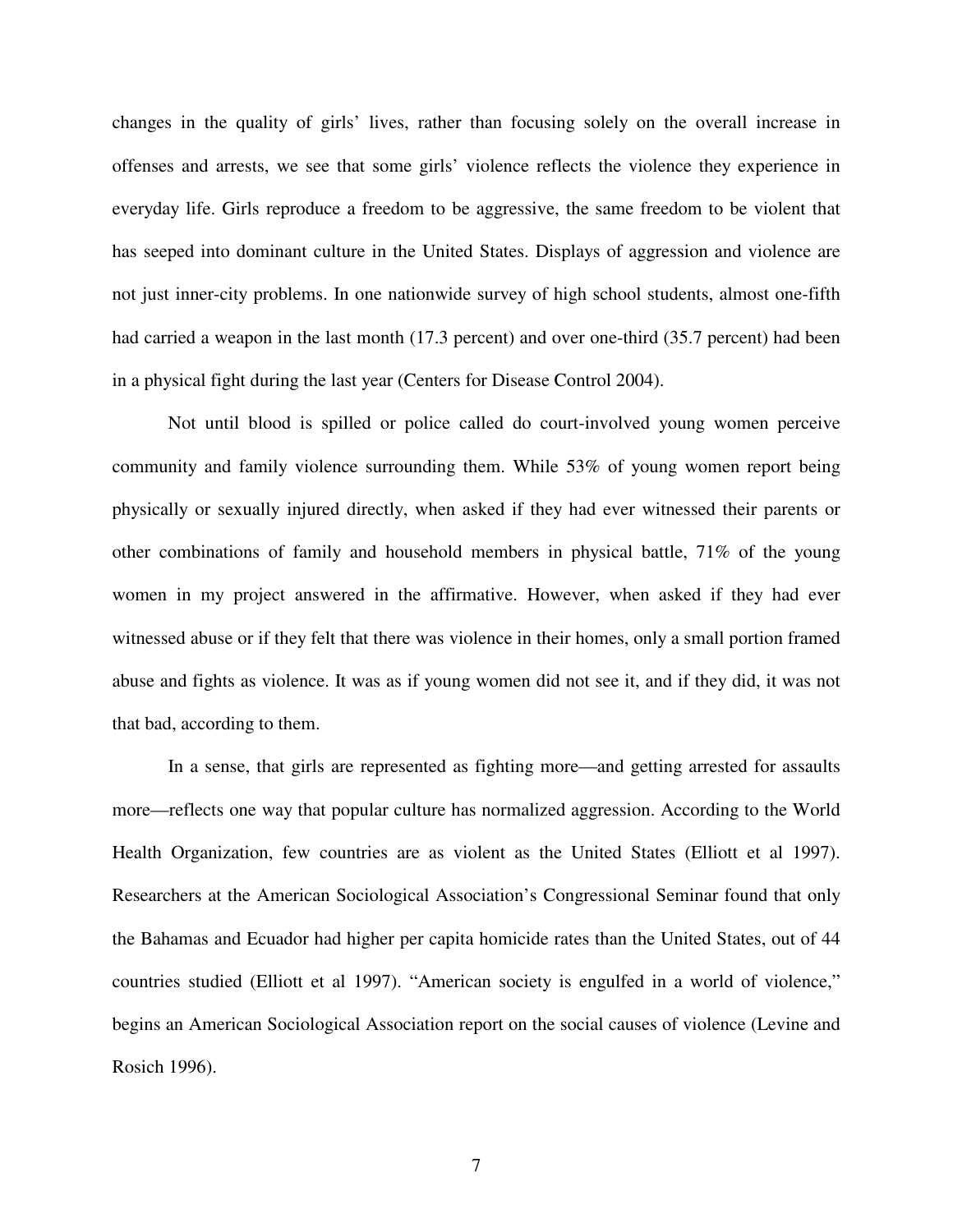According to the National Research Council, violence within the family is reinforced by reports and images in the media, in entertainment programming, and in sports that implicitly condone or promote the use of violence (National Research Council, 1994). We coin popular terms, such as date rape and road rage, for our new violent trends. We make up a phrase (for example, drive-by shooting or girl-on-girl violence) and incorporate it into popular discourse as if it were a fact of life. After spending time listening to young women in detention, I came to see that girls, too, reflect and reproduce the violence that victimizes them.

#### **Agency: Rage, Resistance, and the Social Logic to Girls' Violence**

Hidden in the stories behind arrest statistics is an alarming and under-theorized trend. A disproportionate number of girls come into the juvenile system from family histories of physical and sexual violence and emotional neglect. This link between childhood victimization and later juvenile offending has been confirmed by research in a variety of academic disciplines and practitioners among social work, sociology, public health, and criminology (Belknap and Holsinger 1998).

Some studies now estimate that over 90 percent of girls in the juvenile legal system have histories of sexual, physical, or emotional abuse (Acoca and Dedel 1998). Compared to sexual abuse reported, according to one study, by approximately 7 percent of teenage girls in general, this figure is staggering (Moore et al 1989). Girls are often framed by probation officers as being overemotional and needy (Gaarder et al 2005). But one nationwide study conducted by the American Correctional Association of girls in juvenile correctional facilities found that 61 percent of girls had been physically abused and 54 percent had been sexually abused (American Correctional Association 1990). In a nationwide study of adult women in the criminal justice system, researchers found that almost 68 percent of incarcerated women reported being violently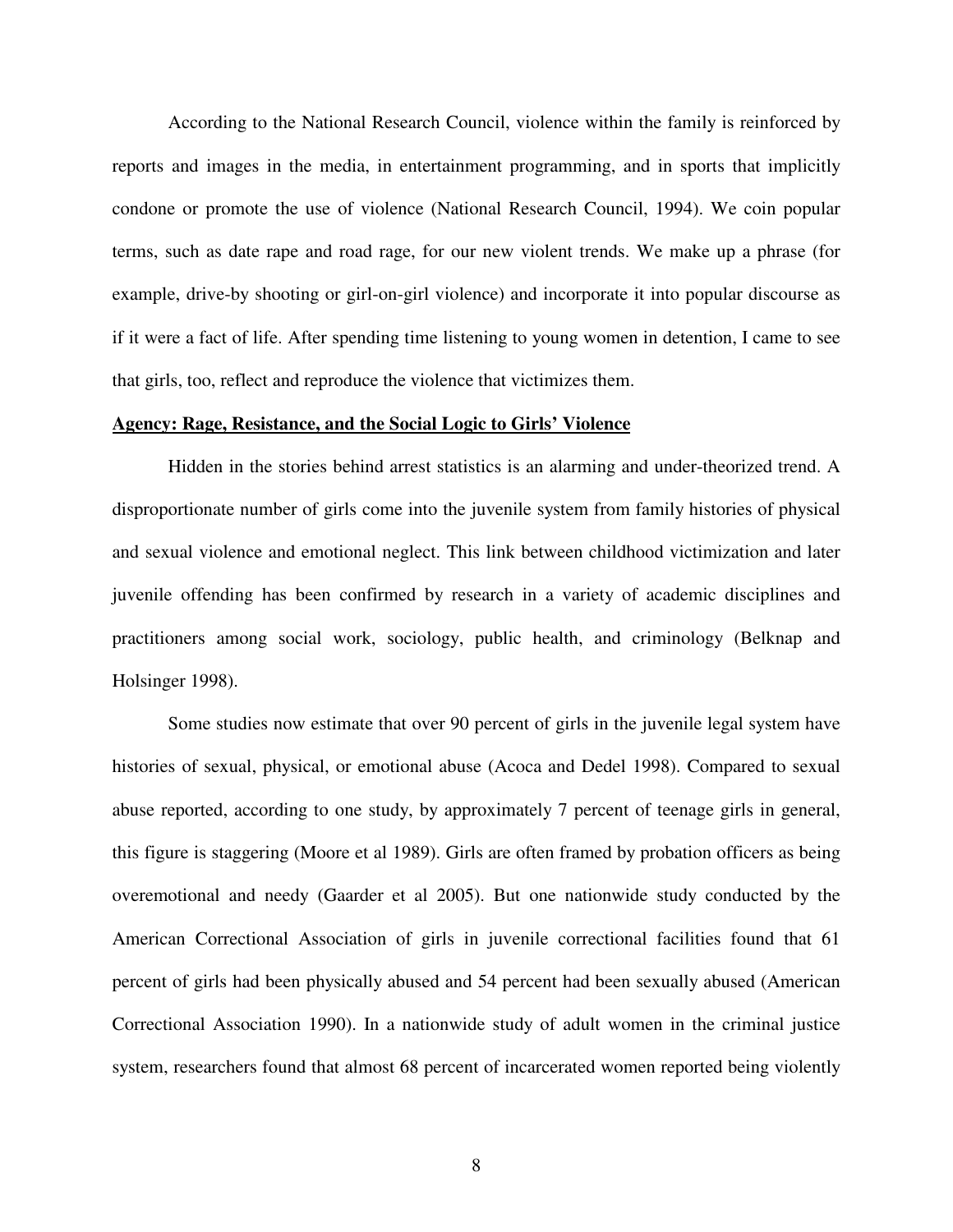victimized as young girls (Acoca and Austin 1996). Research links these earlier injuries to later troubles.

According to a comparative longitudinal study, abused and neglected girls are nearly twice as likely to be arrested as other juveniles (Widom 2000). Researchers find that children exposed to multiple forms of family violence report more than twice the rate of youth violence as those from nonviolent families (Thornberry 1994). At the Harvard School of Public Health, scholars studied the connection between delinquency and depression and found that 82 percent of girls suffering depression committed crimes against persons, compared to 42 percent of other girls in their study (Obeidallah and Earls 1999). Like young men, young women express depression and distress as aggression (Lamb 1999; Campbell 1994). And, if young women are aggressive, why not ask them what they are so angry about? Like adult women facing unbearable living conditions, girls will tell us about their righteous rage. Understanding this link between sexual injury, aggression, and subsequent system involvement becomes salient as the trope of the violent girl grabs national attention.

#### **Conclusion**

Violent crime among youth has actually *decreased* since the early 1980s, even though arrests have gone up for girls. What has been on the rise, but rarely discussed in the context of troubled female adolescents, are factors such as poverty; unemployment; unsafe and unaffordable housing; underfunded schools; misogynistic cultural images of girls and women; the degradation of neighborhood solidarity and dislocation due to gentrification; and the building of more and more detention facilities and prisons. As long as we keep the lens tightly focused on the individual psychology or problem behavior of any single girl or " types" of girls, removed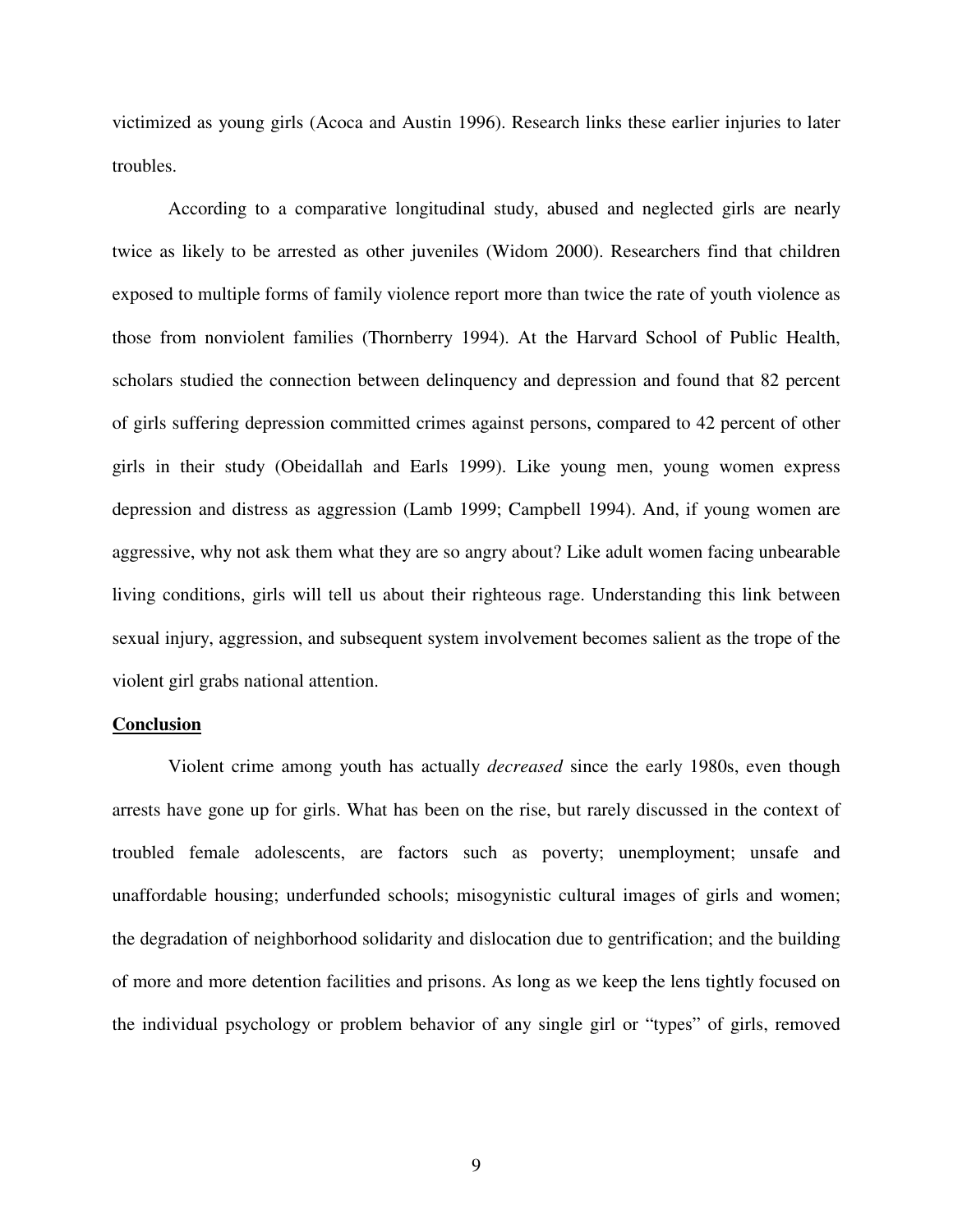from the context of her/their whole experience, we miss important cues relating to children's troubles.

In the ways I have just detailed, we can see how the rise in arrests of young women for violent offenses is largely a product of *adult* behavior. Young women are having the same family arguments, even throwing the same books and radios in rage at their parents, but parents call the police more often to ask for assistance dealing with uncontrollable teenagers, especially daughters. In the recent past, parents may have involved grandparents, aunts and uncles, other friends with teenage children, even neighbors. Now, some communities are so thinned down that parents and guardians have no alternative but to turn to social services. When the police arrive, they use their discretion to charge young women as perpetrators.

Of those few actual young women who perpetrate violent assaults, we know they have suffered severe and chronic emotional neglect, physical assaults, sexual abuse—all without redress or redemption. We who work with them see them, not as armed and dangerous, but as harmed and furious.

Many advocates and scholars have been developing and providing "gender-specific" alternatives and community-based services that offer opportunities lost to this population: access to art, music, poetry, sports, politics, dance, rest, travel, reading, nature— activities that are recognized to be generally healing to humans who are spiritually injured or depleted. We have learned that young women who are provided with safety, respect, and dignity grow together and encourage each other to be strong, brave, and kind.

#### **Recommendations**

We do not need to reinvent the wheel. We already know what to do. It is just that the solutions are not easy, fast, popular, cheap, forcible, or immediately profitable.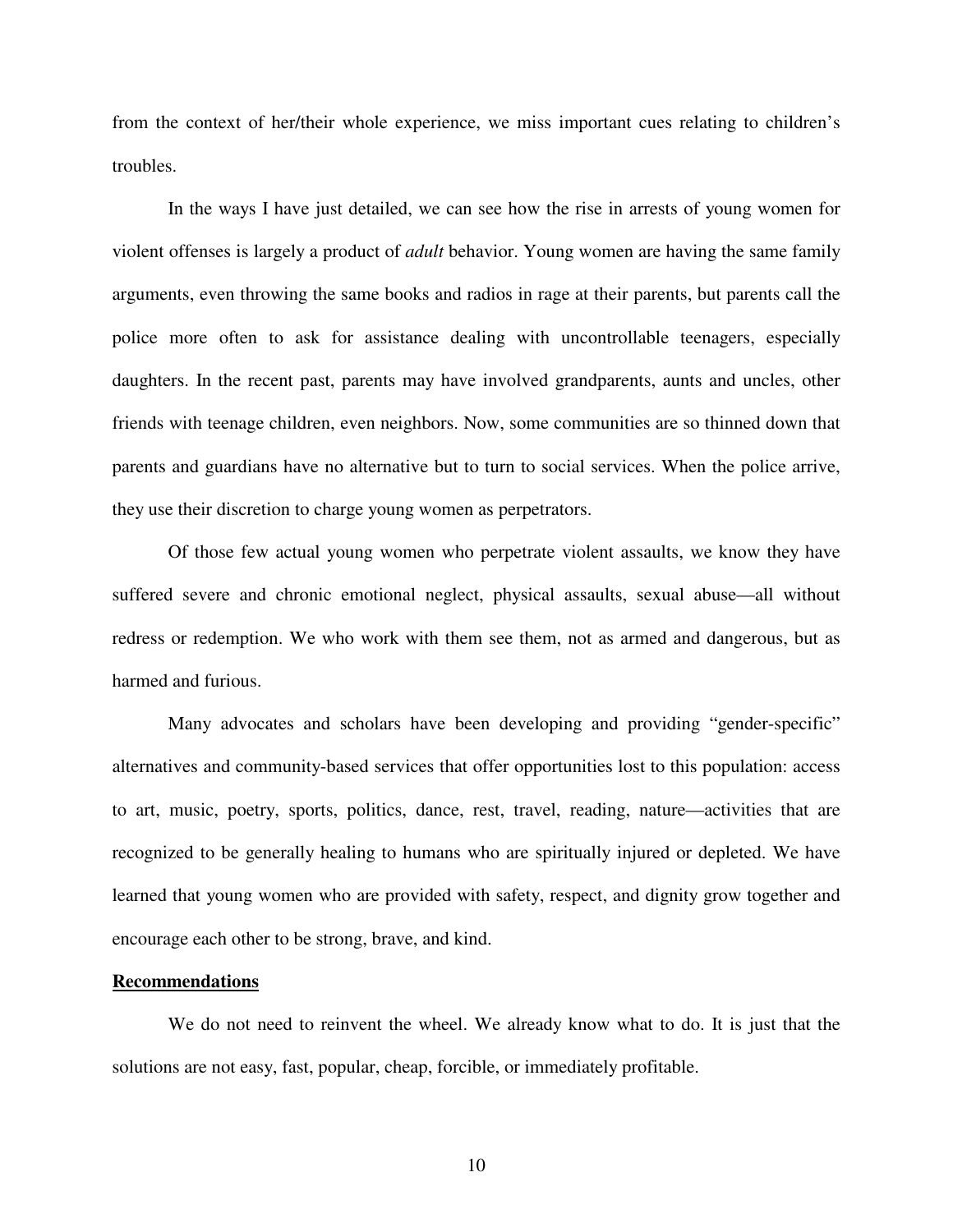- 1. Reframe the problem "girl-on-girl violence" away from its current location on individual gendered characteristics of some certain kinds of girls, and shift our focus to the systemic, cultural roots of misogyny and violence *against* girl children and their mothers, which surely animates girls' aggression.
- 2. Re-invigorate our vision and join ongoing antiviolence, antiracist, and liberationist and uplift organizations to build social movements to end cultural and systemic misogyny, racism, and violence against all girls and women. In Chicago alone, we have many community-based organizations that are doing this work valiantly. We need to finance, fund, feature, and support these organizations as well as bring the work to our religious organizations, schools, professional organizations, employee training, including offering training as continuing education credits for professional development.
- 3. We must revitalize our demand for racial and sexual justice. We must each be brave enough to become active vocal antiracist advocates in our work, schools, places of worship, and places of recreation. If we are not talking about the racism and sexism that targets young women of color, we are not working towards solving the problem of juvenile justice.
- 4. We can demand gender-parity and gender-specific interventions in educational and court systems where our culture of women-hating and violence against women is pervasive.
- 5. We can discover the wide range of community-based alternatives available in Chicago to detention such as some of those listed at the end of this Memo.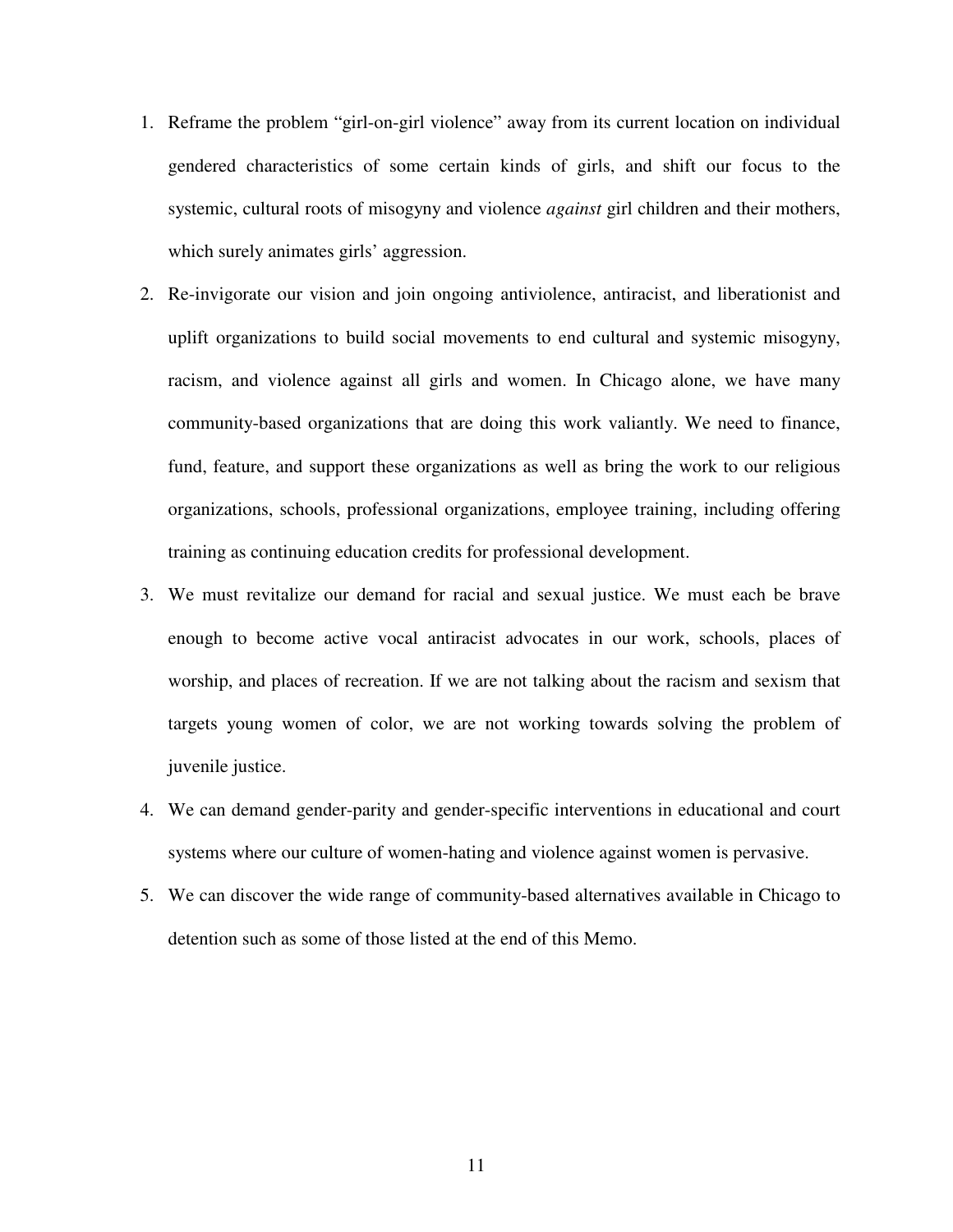#### **References**

- Acoca, L. and J. Austin (1996). *The Crisis: Women in Prison, The Women Offender Sentencing Study and Alternative Sentencing Recommendations Project*. San Francisco, CA: National Council on Crime and Delinquency.
- Acoca, L. and K. Dedel (1998). *No Place to Hide: Understanding and Meeting the Needs of Girls in the California Juvenile Justice System.* San Francisco, CA: National Council on Crime and Delinquency.
- American Correctional Association. (1990). *The Female Offender: What does the Future Hold?* Washington DC: St. Mary's Press.
- Belknap, J. and K. Holsinger (1998). " An Overview of Delinquent Girls: How Theory and Practice Have Failed and the Need for Innovative Changes." In R. Zaplin, ed. *Female Offenders: Critical Perspectives and Effective Interventions.* Gaithersburg, MD: Aspen Publishers.

Campbell, A. (1994). *Men, Women, and Aggression*. New York: Basic Books.

- Centers for Disease Control and Prevention (2004). *Youth Risk Behavior Surveillance, United States, 2003.* Washington DC: United States Department of Health and Human Services. (49 MMWR (No. SS-5).
- Child Trends Database: www.childtrends.org
- Elliott, D., J. Hagen, and J. McCord (1997). *Youth Violence: Children at Risk*. Washington DC: American Sociological Association, June 17 Congressional Seminar.
- Gaarder, E., N. Rodriguez, and M. Zatz (2004). "Criers, Liars, and Manipulators: Probation Officers' Views of Girls." *Justice Quarterly* 21(3):547-578.
- Lamb, S., ed. (1999). *New Versions of Victims: Feminists Struggle with the Concept*. New York: New York University Press.
- Levine, K. (2003). " Prosecution, Politics and Pregnancy: Enforcing Statutory Rape in California." Unpublished PhD, School of Jurisprudence and Social Policy, University of California at Berkeley.
- Levine, F. and K. Rosich (1996). *Social Causes of Violence: Crafting a Science Agenda.* Washington DC: American Sociological Association.
- Moore, K. A., C. W. Nord, and J. L. Perterson, 1989, " Nonvoluntary Sexual Activity Among Adolescents." *Family Planning Perspectives* 21(3): 110-114.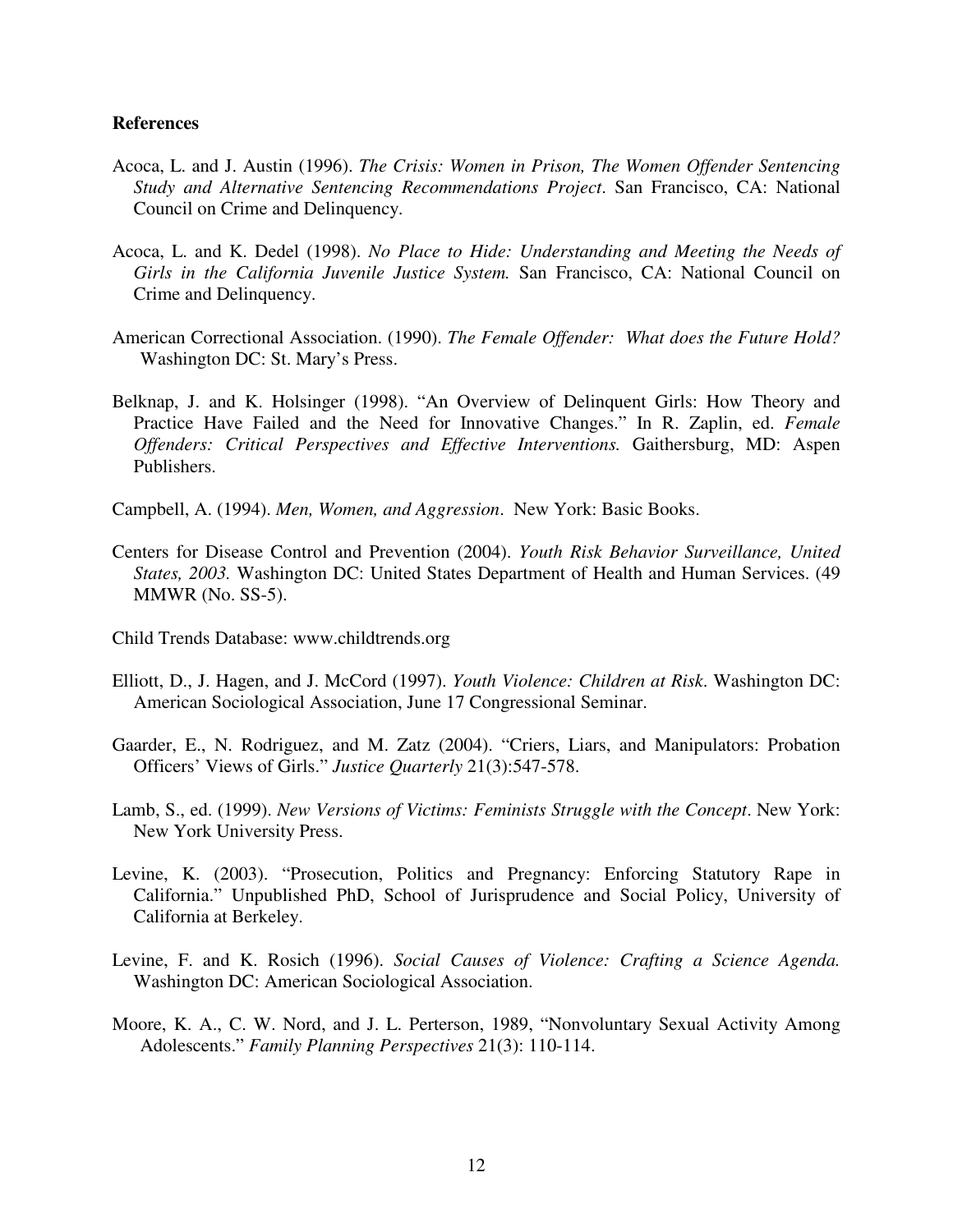- National Research Council. 1994. " Violence and the American Family: Report of a Workshop." Washington DC: Institute of Medicine, Board on Children and Families.
- Obeidallah, D. and F. Earls (1999). " Adolescent Girls: The Role of Depression in the Development of Delinquency." Washington DC: National Institute of Justice Research Preview.
- O' Hare, W. and M. Mather (2003). " The Growing Number of Kids in Severely Distressed Neighborhoods: Evidence from the 2000 Census." A KIDS COUNT/ Population Reference Bureau Report on Census 2000. Baltimore, MD: The Annie E. Casey Foundation. Washington, DC: Population Reference Bureau.
- The Rogers Park Young Women's Action Team. (2003). *" Hey Cutie, Can I Get Your Digits?" A Report about the Street Harassment of Girls in Rogers Park.* Chicago: Friends of Battered Women and Their Children,.
- Snyder, H. 2005. "Juvenile Arrests, 2003." Washington D.C: U.S. Department of Justice.
- Thornberry, T. (1994). "Violent Families and Violent Youths," Office of Juvenile Justice and Delinquency Prevention Fact Sheet #21, December, Washington DC.
- Veysey, B. (2003). " Adolescent Girls with Mental Health Disorders Involved with the Juvenile Justice System," National Center for Mental Health and Juvenile Justice, www.ncmhjj.com.
- Widom, C. S. (2000). "Childhood Victimization: Early Adversity, Later Psychopathology," *National Institute of Juvenile Justice Journal*, January, 3-9.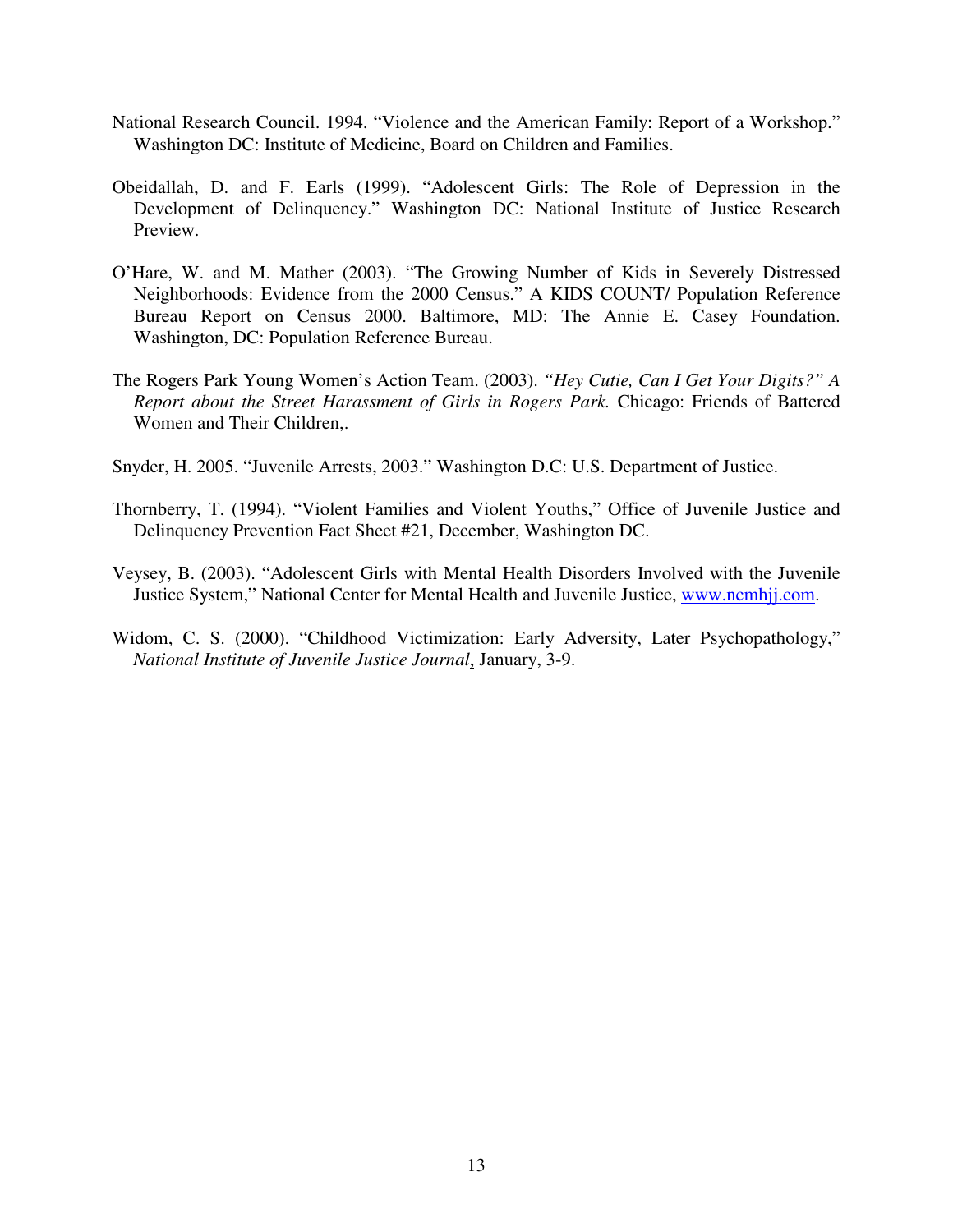### **Appendix**

## **Cook County Organizations That Work With Young Women**

Directories are very difficult to keep current, but following are a few suggestions for where to look for lists of community-based agencies and non-governmental organizations who work with young women.

Children & Family Justice Center Northwestern University School of Law 357 East Chicago Avenue Chicago, IL 60611-3069

Global Girls, http://www.globalgirlsinc.org/

Illinois Caucus for Adolescent Health: 28 East Jackson, Suite 710 Chicago 60604

YWCA 180 North Wabash Chicago 60601

Southwest Women Working Together 4051 West 63<sup>rd</sup> Street Chicago 60629

CLAIM 220 South State Street Suite 830 Chicago, IL 60604

Girl Talk, www.girltalkchicago.org

BeyondMedia Arts and Education, http://www.beyondmedia.org/

Rogers Park Young Women's Action Team, **rpywat@hotmail.com** 

Young Women's Empowerment Project, http://www.youarepriceless.org/

Affinity Community Services 5650 S. Woodlawn Ave. Chicago, IL 60637